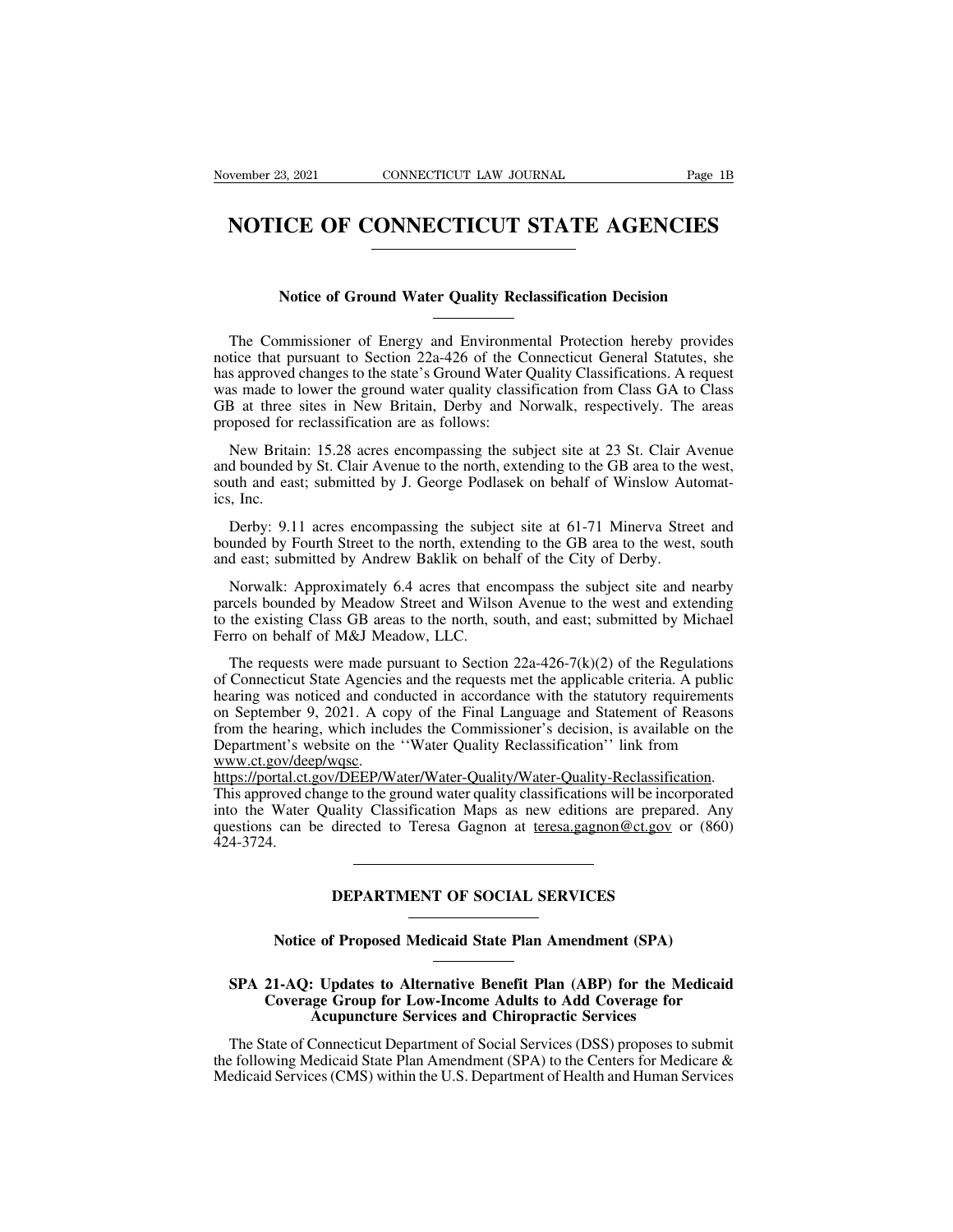Page 2B<br>
CONNECTICUT LAW JOURNAL<br>
(HHS), which will amend the Alternative Benefit Plan (ABP) at Attachment 3.1-L<br>
of the Medicaid State Plan.<br>
The ADD is the law fit and the offerties January 1, 2014, is an ideal to Page 2B CONNI<br>
(HHS), which will amend the Alt<br>
of the Medicaid State Plan.<br>
The ABP is the benefit packa

ge 2B CONNECTICUT LAW JOURNAL November 23, 2021<br>
HS), which will amend the Alternative Benefit Plan (ABP) at Attachment 3.1-L<br>
the Medicaid State Plan.<br>
The ABP is the benefit package that, effective January 1, 2014, is pr Tage 2B<br>
CONNECTICUT LAW JOUNNAL<br>
(HHS), which will amend the Alternative Benefit Plan (ABP) at Attachment 3.1-L<br>
of the Medicaid State Plan.<br>
The ABP is the benefit package that, effective January 1, 2014, is provided to (HHS), which will amend the Alternative Benefit Plan (ABP) at Attachment 3.1-L of the Medicaid State Plan.<br>The ABP is the benefit package that, effective January 1, 2014, is provided to the Medicaid low-income adult popul (HHS), which will amend the Alternative Benefit Plan (ABP) at Attachment 3.1-L of the Medicaid State Plan.<br>
The ABP is the benefit package that, effective January 1, 2014, is provided to the Medicaid low-income adult popu (HHS), which will amend the Alternative Benefit Plan (ABP) at Attachment 3.1-L<br>of the Medicaid State Plan.<br>The ABP is the benefit package that, effective January 1, 2014, is provided to<br>the Medicaid low-income adult popul of the Medicaid State Plan.<br>
The ABP is the benefit package that, effective January 1, 2014, is provided to<br>
the Medicaid low-income adult population under section  $1902(a)(10)(A)(i)(VIII)$  of<br>
the Social Security Act (also know The ABP is the benefit package that, effective J<br>the Medicaid low-income adult population under sec<br>the Social Security Act (also known as HUSKY D<br>the Affordable Care Act, effective January 1, 2014, C<br>eligibility to low-in Exercise Medicaid Iow-income adult population under<br>
Exercise Social Security Act (also known as HUSKY<br>
Exercise Affordable Care Act, effective January 1, 2014<br>
gibility to Iow-income adults with incomes u<br>
leral poverty l Effective October 1, 2021, SPA 21-AQ will amend the ABP (Attachment 3.1-L<br>effective October 1, 2021, SPA 21-AQ will amend the ABP (Attachment 3.1-L<br>effective October 1, 2021, SPA 21-AQ will amend the ABP (Attachment 3.1-L<br>

eligibility to low-income adults with incomes up to and including 133% of the<br>federal poverty level. The expanded coverage group is referred to as Medicaid<br>Coverage for the Lowest-Income Populations.<br>**Changes to Medicaid S** Federal poverty level. The expanded coverage group is referred to as Medicaid<br>Coverage for the Lowest-Income Populations.<br>Changes to Medicaid State Plan<br>Effective October 1, 2021, SPA 21-AQ will amend the ABP (Attachment 3 Coverage for the Lowest-Income Populations.<br> **Changes to Medicaid State Plan**<br>
Effective October 1, 2021, SPA 21-AQ will amend the ABP (Attachment 3.1-L<br>
of the Medicaid State Plan) in order to add coverage for acupuncturi **Changes to Medicaid State Plan**<br>Effective October 1, 2021, SPA 21-AQ will amend the ABP (Attachment 3.1-L<br>of the Medicaid State Plan) in order to add coverage for acupuncturist services and<br>chiropractor services. The purp **Changes to Medicaid State Plan**<br>Effective October 1, 2021, SPA 21-AQ will amend the ABP (Attachmen<br>of the Medicaid State Plan) in order to add coverage for acupuncturist servic<br>chiropractor services. The purpose of this S Effective October 1, 2021, SPA 21-AQ will amend the ABP (Attachment 3.1-L<br>the Medicaid State Plan) in order to add coverage for acupuncturist services and<br>iropractor services. The purpose of this SPA is to implement recent of the Medicaid State Plan) in order to add coverage for acupuncturist services and<br>chiropractor services. The purpose of this SPA is to implement recent change in<br>state law, Section 331 of Public Act 21-2 of the June 2021

chiropractor services. The purpose of this SPA is to implement recent change in state law, Section 331 of Public Act 21-2 of the June 2021 special session, which requires the coverage additions detailed above. This SPA cor state law, Section 331 of Public Act 21-2 of the June 2021 special session, which<br>requires the coverage additions detailed above. This SPA corresponds to SPA 21-<br>AG, which adds this coverage to the underlying Medicaid Stat requires the coverage additions detailed above. This SPA corresponds to SPA 21-<br>AG, which adds this coverage to the underlying Medicaid State Plan.<br>This SPA will not make any other changes to the ABP than as described abov AG, which adds this coverage to the underlying Medicaid State Plan.<br>This SPA will not make any other changes to the ABP than as described above,<br>which will continue to reflect the same coverage in the ABP for HUSKY D Medic This SPA will not make any other changes to the ABP than as described above, which will continue to reflect the same coverage in the ABP for HUSKY D Medicaid members as in the underlying Medicaid State Plan. Accordingly, t This Sr A will not make any other changes to the ABP than as described above, which will continue to reflect the same coverage in the ABP for HUSKY D Medicaid members as in the underlying Medicaid State Plan. Accordingly, which will collinute to circlet the same coverage in the ABT for HOSKT D Medicald<br>members as in the underlying Medicaid State Plan. Accordingly, the ABP will<br>continue to provide full access to Early and Periodic Screening, members as in the underlying intentatal state Trail. Accordingly, the ABT win<br>continue to provide full access to Early and Periodic Screening, Diagnostic and<br>Treatment (EPSDT) services to beneficiaries under age twenty-one Treatment (EPSDT) services to Early and Tenoute Seteching, Diagnosite and Treatment (EPSDT) services to beneficiaries under age twenty-one. This includes informing them that EPSDT services are available and of the need for Treatment (ET SDT) services to occidentalities under age twenty-one. This includes<br>informing them that EPSDT services are available and of the need for age-appropriate<br>immunizations. The ABP also provides or arranges for t Informing them that ET 3DT services are avariable and of the heed for<br>immunizations. The ABP also provides or arranges for the provis<br>services for all children and for corrective treatment as determined<br>screenings. These E rivices for all children and for corrective treatment as determined by child health<br>reenings. These EPSDT services are provided by the DSS fee-for-service provider<br>twork. EPSDT clients are also able to receive any addition screenings. These EPSDT services are provided by the DSS fee-for-service provider<br>network. EPSDT clients are also able to receive any additional health care services<br>that are coverable under the Medicaid program and found

network. EPSDT clients are also able to receive any additional health care services<br>that are coverable under the Medicaid program and found to be medically necessary<br>to treat, correct or reduce illnesses and conditions dis that are coverable under the Medicaid program and found to be medically necessary<br>to treat, correct or reduce illnesses and conditions discovered regardless of whether<br>the service is covered in Connecticut's Medicaid State to treat, correct or reduce illnesses and conditions discovered regardless of whether<br>the service is covered in Connecticut's Medicaid State Plan.<br>Likewise, this SPA will not make any changes to cost sharing for the servic the service is covered in Connecticut's Medicald State PI<br>Likewise, this SPA will not make any changes to cost<br>provided under the ABP. Connecticut does not currently<br>Medicaid beneficiaries. Because there are no Medicaid c<br> Likewise, this SPA wovided under the ABI<br>edicaid beneficiaries.<br> **France Connecticulary**<br> **France Connecticulary**<br> **France Constants Constant**<br> **Fiscal Impact**<br>
This SPA will not cha edicaid beneficiaries. Because there are no Medicaid cost share<br>
The Connecticut beneficiaries, no exemptions are necessary in orde<br>
The cost sharing protections for Native Americans found in sectic<br>
merican Recovery and R **COMECTE CONFIDENTS** and Reinvestment Act of 2009.<br> **Property and Reinvestment Act of 2009.**<br> **Property and Reinvestment Act of 2009.**<br> **Property and Reinvestment Act of 2009.**<br> **Property Act and Submitting Comments**<br> **Obt** 

merican Recovery and Reinvestment Act of 2009.<br> **Fiscal Impact**<br>
This SPA will not change annual aggregate expenditures.<br> **Obtaining SPA Language and Submitting Comments**<br>
The proposed SPA is posted on the DSS website at t https://portal.ct.gov/DSS/Health-And-Home-Care/Medicaid-State-Plan-Amendments. This SPA will not change annual aggregate expenditures.<br> **Obtaining SPA Language and Submitting Comments**<br>
The proposed SPA is posted on the DSS website at this link:<br>
https://portal.ct.gov/DSS/Health-And-Home-Care/Medicai This SPA will not change annual aggregate expenditures.<br> **Obtaining SPA Language and Submitting Comments**<br>
The proposed SPA is posted on the DSS website at this link:<br>
https://portal.ct.gov/DSS/Health-And-Home-Care/Medicai **Obtaining SPA Language and Submitting Comments**<br>The proposed SPA is posted on the DSS website at this link:<br>tps://portal.ct.gov/DSS/Health-And-Home-Care/Medicaid-State-Plan-Amendments.<br>le SPA may also be obtained at any D The proposed SPA is posted on the DSS website at this link:<br>
https://portal.ct.gov/DSS/Health-And-Home-Care/Medicaid-State-Plan-Amendments.<br>
The SPA may also be obtained at any DSS field office, at the Town of Vernon<br>
Soci

The proposed SPA is posted on the DSS website at this link:<br>
https://portal.ct.gov/DSS/Health-And-Home-Care/Medicaid-State-Plan-Amendments.<br>
The SPA may also be obtained at any DSS field office, at the Town of Vernon<br>
Soci https://portal.ct.gov/DSS/Health-And-Home-Care/Medicaid-State-Plan-Amendments.<br>The SPA may also be obtained at any DSS field office, at the Town of Vernon<br>Social Services Department, or upon request from DSS (see below).<br>T